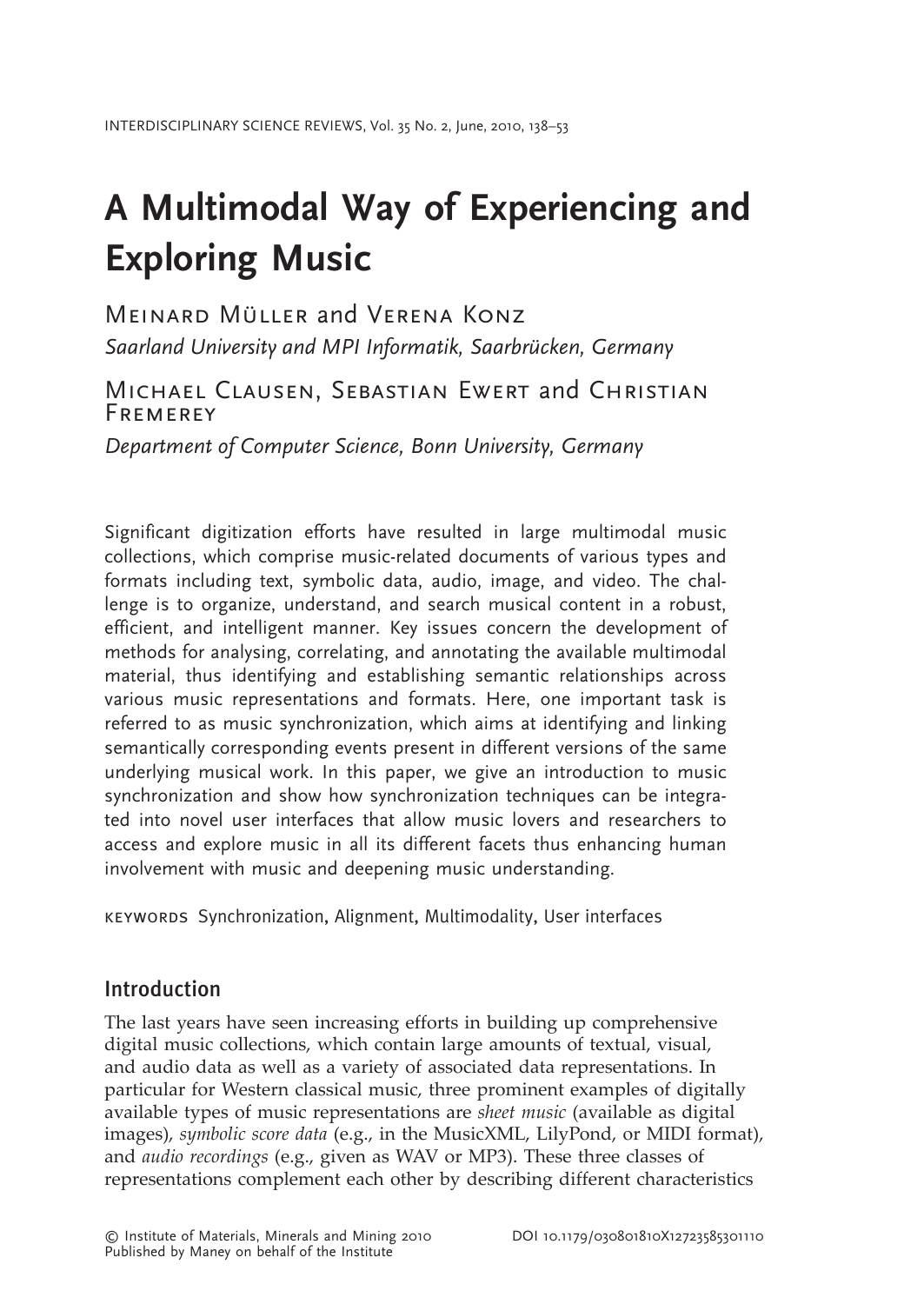of music. Sheet music, which in our context denotes a printable form of musical score notation, is used to visually describe a piece of music in a compact and human-readable form. This representation allows musicians to create a performance and musicologists to study structural, harmonic, or melodic aspects of the music that may not be obvious from mere listening. Symbolic score data, which can be parsed by computers, is typically used for triggering synthesizers to create music performances or for supporting larger scale analysis tasks that could not be done manually. Finally, an audio recording encodes the sound wave of an acoustic realisation, which allows the listener to playback a specific interpretation.

In the field of *music information retrieval* (MIR), great efforts are directed towards the development of techniques that allow users to access, explore, and experience music in all its different facets. For example, we can imagine that during playback of some CD recording, a digital music player of the future presents the corresponding musical score while highlighting the current playback position within the score. On demand, additional information about melodic and harmonic progression or rhythm and tempo is automatically presented to the listener. A suitable user interface displays the musical form of the current piece of music and allows the user to directly jump to any key part within the recording without tedious fast-forwarding and rewinding. Furthermore, the listener is equipped with a Google-like search engine that enables him or her to explore the entire music collection in various ways: the user creates a query by specifying a certain note constellation or some harmonic or rhythmic pattern by whistling a melody or simply by selecting a short passage from a CD recording; the system then provides the user with a ranked list of available music excerpts from the collection that are musically related to the query.

To make the various music sources accessible in a convenient, intuitive, and user-friendly way, various alignment and synchronization procedures have been proposed with the common goal to automatically unfold musically meaningful relations between various types of music representations. Here, the idea is to exploit the fact that there is an increasing number of relevant digital documents even for a single musical work. These documents may comprise various audio recordings, MIDI files, digitized sheet music, or symbolic score representations. In the musical context, *music synchronization* denotes a procedure which, for a given position in one representation of a piece of music, determines the corresponding position within another representation, thus coordinating the multiple information sources related to a given musical work (see Figure 1 for an illustration). Depending upon the respective data formats, one distinguishes between various synchronization tasks (Arifi *et al.* 2004, 9; Müller 2007). For example, *Audio-Audio* synchronization (Dixon and Widmer 2005, 492; Müller *et al.* 2006, 192; Turetsky and Ellis 2003) refers to the task of time-aligning two different audio recordings of a piece of music. These alignments can be used to jump freely between different interpretations, thus affording efficient and convenient audio browsing. The goal of *Score-Audio* and *MIDI-Audio* synchronization (Arifi *et al.* 2004, 9; Dannenberg and Hu 2003, 27; Müller *et al.* 2004, 365; Raphael 2004, 387; Soulez *et al.* 2003) is to coordinate note and MIDI events with audio data.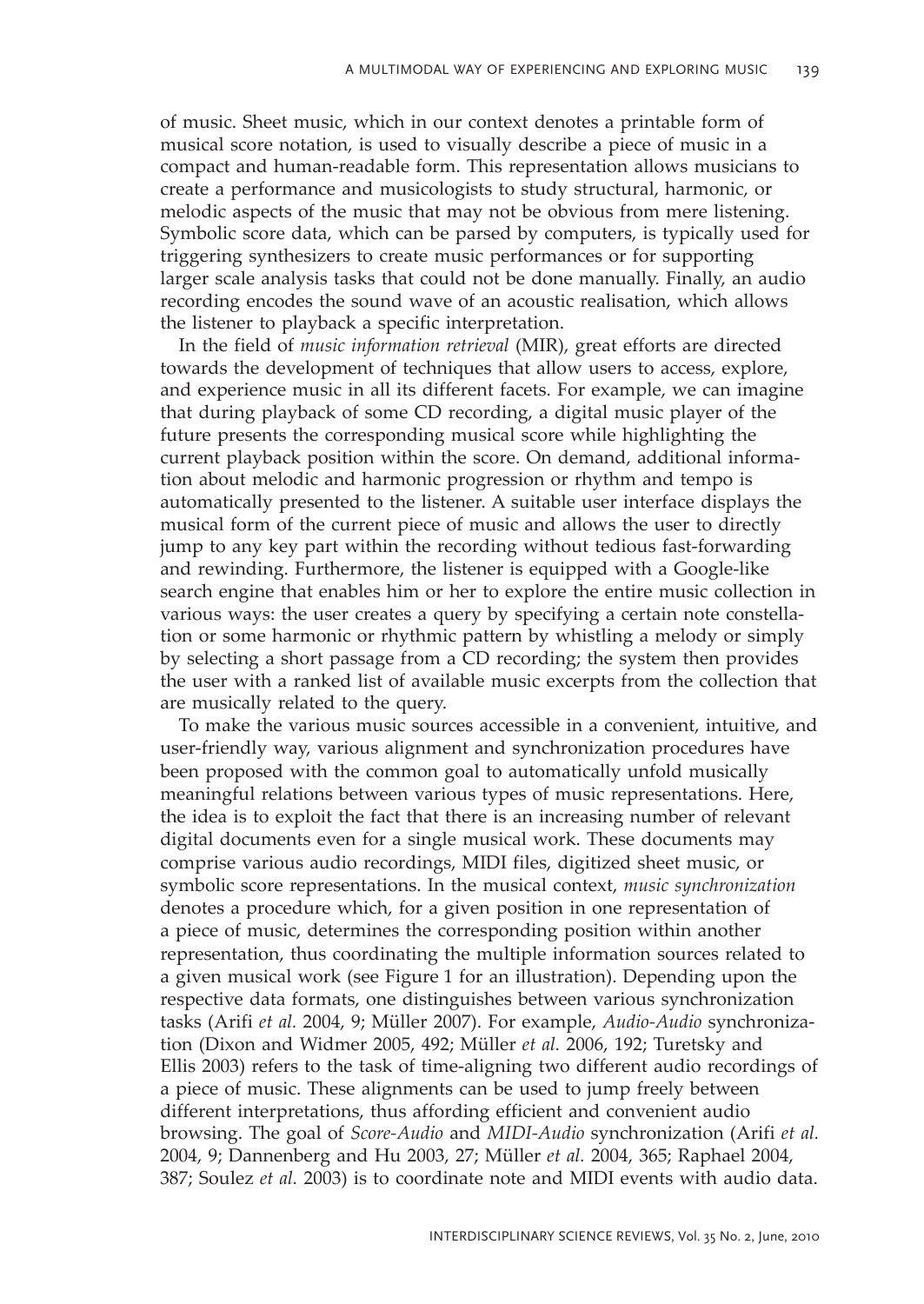

fi gure 1 First measure of Beethoven's Piano Sonata Op. 13 (Pathétique). A scanned musical score, a waveform of a recording, as well as a MIDI file (as piano roll) are shown. The results of a SheetMusic-Audio and of a MIDI-Audio synchronization, respectively, are indicated by grey bidirectional arrows.

The result can be regarded as an automated annotation of the audio recording with available score and MIDI data. A recently studied problem is referred to as *SheetMusic-Audio* synchronization (Kurth *et al.* 2007, 261), where the objective is to link regions (given as pixel coordinates) within the scanned images of given sheet music to semantically corresponding physical time positions within an audio recording. Such linking structures can be used to highlight the current position in the scanned score during playback of the recording. Similarly, the goal of *Lyrics-Audio* synchronization (Fujihara *et al.* 2006, 257; Müller *et al.* 2007, 112; Wang *et al.* 2004, 212) is to align given lyrics to an audio recording of the underlying song, which is useful not only for retrieval but also for karaoke applications. For an overview of related alignment and synchronization problems, we also refer to Dannenberg and Raphael (2006, 39) and Müller (2007).

Our goal in this paper is to indicate how music synchronization techniques can be applied to enhance the human involvement with music. In particular, we discuss three different case studies where automated synchronization methods play an important role for supporting the user in experiencing and exploring music. In the first study, we introduce a novel user interface for multimodal (audio-visual) music presentation and navigation. Our system offers high-quality audio playback with time-synchronous display of the digitized sheet music associated with a musical work. In our second case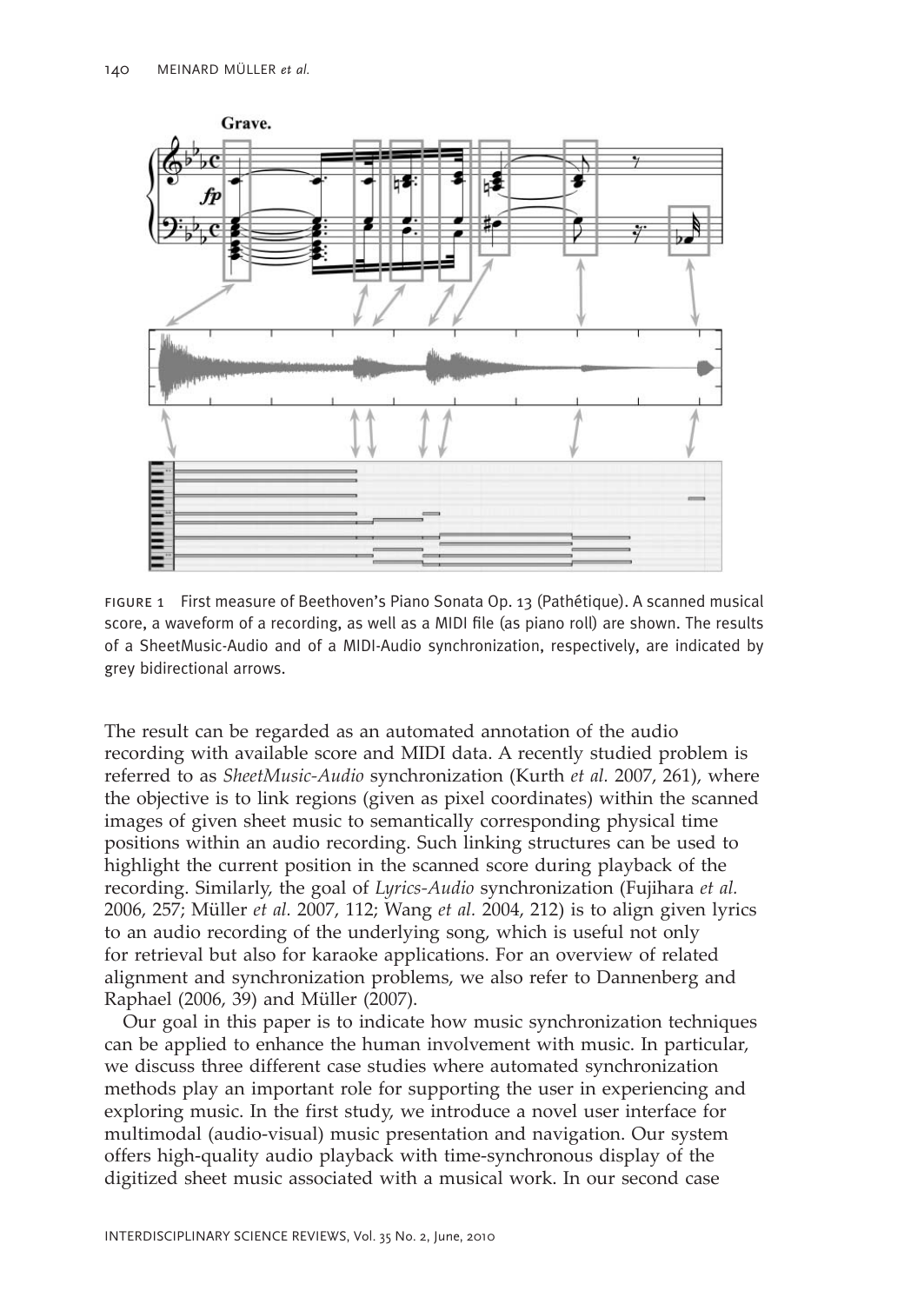study, we report on an experiment conducted at the University of Music Saarbrücken with the goal of introducing a novel MIR user interface to music education and to get feedback from music experts. To this end, we asked several music students to play the same piece of music. The different interpretations were recorded, aligned, and integrated in a user interface, which allows for synchronous playback of the different performances. Upon using this interface, the music students were then asked to analyse the performances according to a well designed questionnaire. Doing so, we not only tested and evaluated our interface in a setting of practical relevance, but also indicated the potential of MIR methods in music education. Finally, in our third study, we show how synchronization techniques can be used for extracting temporal information from a music recording in a fully automated fashion. This information is given in the form of a tempo curve that reveals the relative tempo difference between an actual performance and some reference representation of the underlying musical piece. Before describing these three case studies in more detail, we give a brief introduction to music synchronization. Further problems and prospects on future work are discussed in the conclusions of this paper.

#### Music synchronization

As was already mentioned in the introduction, a musical work is far from simple or singular. In particular, there may exist various audio recordings, MIDI files, digitized sheet music, and other symbolic representations. The general goal of *music synchronization* is to automatically link the various data streams thus interrelating the multiple information sets related to a given musical work (Müller 2007). More precisely, *synchronization* is taken to mean a procedure which, for a given position in one representation of a piece of music, determines the corresponding position within another representation. The result of a synchronization process is illustrated by Figure 1 in the form of grey bidirectional arrows. Automated music synchronization constitutes a challenging research field since one has to account for a multitude of aspects such as the data format, the genre, the instrumentation, or differences in parameters such as tempo, articulation and dynamics that result from expressiveness in performances. In the design of synchronization algorithms, one has to deal with a delicate trade-off between robustness, temporal resolution, alignment quality, and computational complexity. In order to synchronize two different music representations, one typically proceeds in two steps, which are explained next. For details, we refer to Müller (2007).

In the first step, the two music representations are transformed into sequences of suitable features. Here, on the one hand, the feature representations should show a large degree of robustness to variations that are to be left unconsidered in the comparison. On the other hand, the feature representations should capture characteristic information that suffices for synchronization. In this context, chroma-based music features have turned out to be a powerful tool for synchronizing harmony-based music (Bartsch and Wakefield 2005, 96). Here, the chroma refer to the twelve traditional pitch classes of the equal-tempered scale encoded by the attributes  $C, C^*, D, \ldots, B$ .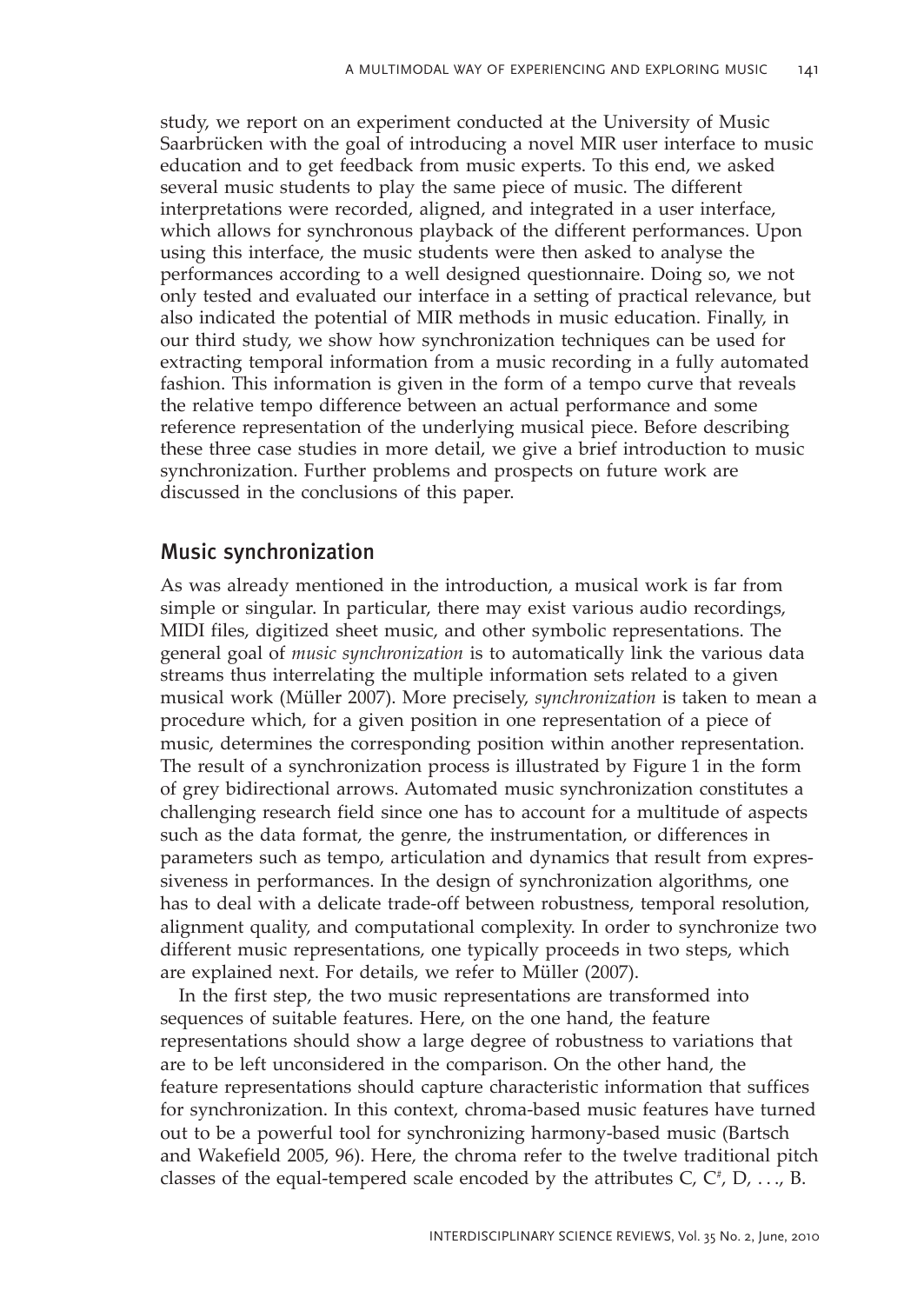Representing the short-time content of a music representation in each of the twelve pitch classes, chroma features show a large degree of robustness to variations in timbre and dynamics, while keeping sufficient information to characterize harmony-based music.

In the second step, the derived feature sequences have to be brought into temporal correspondence to account for temporal variations in the two music representations to be synchronized. An important technique for computing such a correspondence is dynamic time warping (DTW), which is a well-known technique to find an optimal alignment between two given (time-dependent) sequences under certain restrictions. Intuitively, the alignment can be thought of as a linking structure indicated by bidirectional arrows, as shown in Figure 1. These arrows encode how the sequences are to be warped (in a non-linear fashion) to match each other. For a detailed account of music synchronization and further links to the literature, we refer to Müller (2007). In the next section, the concrete scenario of synchronizing scanned sheet music and audio recordings is discussed in more detail.

#### Multimodal music navigation

Sheet music and audio recordings represent and describe music on different levels of abstraction. Sheet music specifies high-level parameters such as notes, keys, measures, or repeats in a visual form. Because of its explicitness and compactness, most musicologists discuss and analyse the meaning of music on the basis of sheet music. On the other hand, most people enjoy music by listening to audio recordings, which represent music in an acoustic form. In particular, the nuances and subtleties of musical performances, which are generally not written down in the score, make the music come alive. In this section, we discuss the problem of *SheetMusic-Audio synchronization*, which is one way for automatically bridging the gap between the sheet music domain and the audio domain (Fremerey *et al.* 2008, 413; Kurth *et al.* 2007, 261). Here, the synchronization task is to link regions (given as pixel coordinates) within the scanned images of given sheet music to semantically corresponding physical time positions within an audio recording (see Figure 1). Such linking structures can be used to highlight the current position in the scanned score during playback of the recording, thus enhancing the listening experience as well as providing the user with tools for intuitive and multimodal music exploration. The importance of such a functionality has also been emphasized in the context of accessing and searching data in digital music libraries (Dunn *et al.* 2006, 53).

In the following, we consider two scenarios that are of great practical importance; we refer to Figure 2 for an overview. In the first scenario, one is given an audio recording and scanned images of the sheet music. Using optical music recognition (OMR), symbolic score data is generated from the sheet music. This process is similar to the well-known optical character recognition (OCR), where textual content is extracted from an image. In the second scenario, one is given an audio recording and symbolic score data (e.g., in the MusicXML or LilyPond format). In this case, a sheet music image has to be rendered from the symbolic score data. In both scenarios, the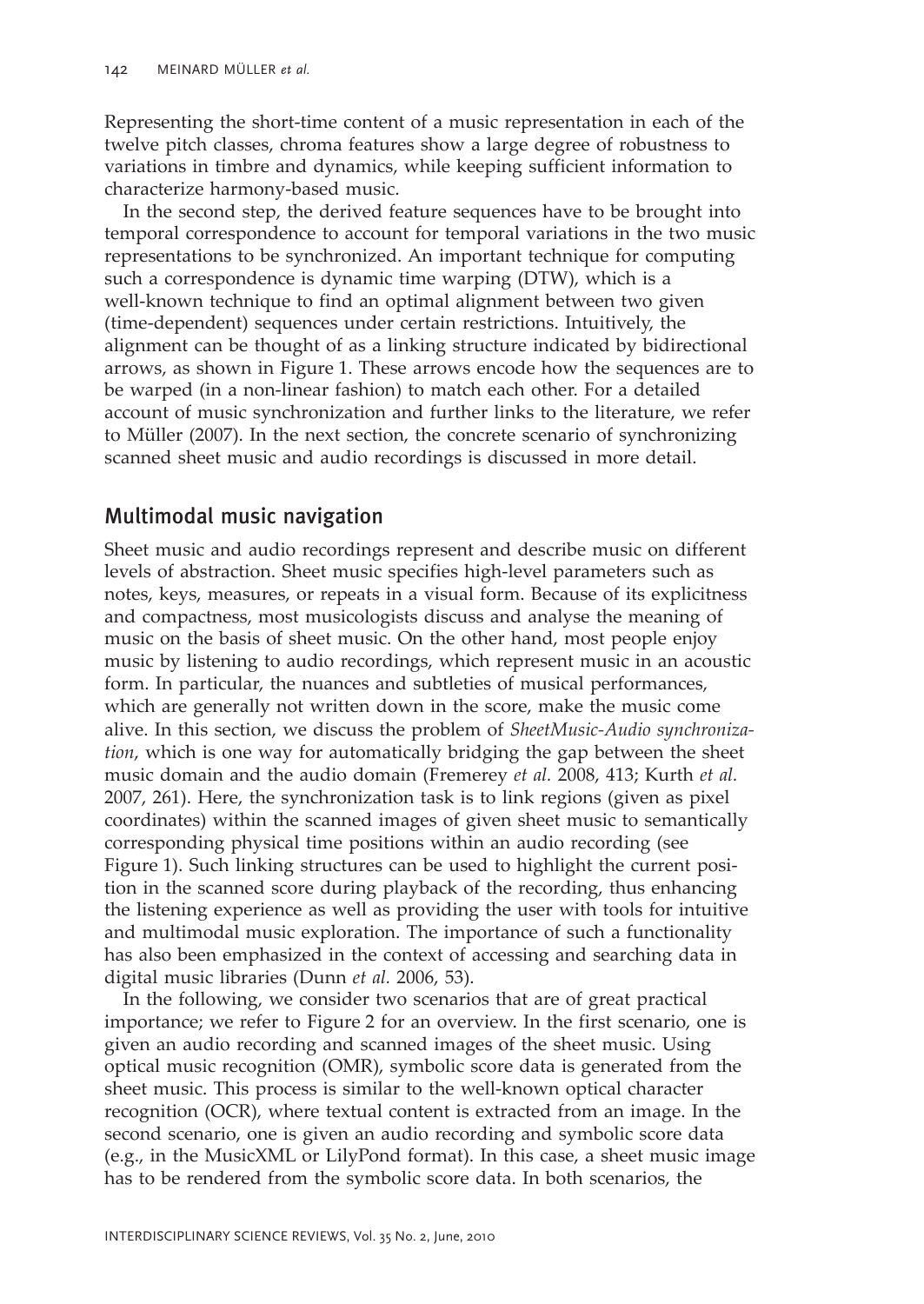

fi gure 2 Illustration of data types and data transformations relevant for SheetMusic-Audio synchronization.

connection between the audio data and the symbolic data is realised through the same mechanisms. The basic idea is to transform both the symbolic score data as well as the corresponding audio recording into a common mid-level representation, which can then be synchronized as described in the previous section. Note that in both scenarios, one based on OMR and the other based on rendering, one requires an explicit mapping between the musical objects given by the symbolic representation and the 2D coordinates of their depicted counterparts in the image representation. Using this mapping and the synchronization result, a correspondence between spatial regions in the sheet music and temporal regions in the audio recording can be derived. The quality of the resulting synchronization depends on several factors. In particular, differences between the audio and score representation may have a crucial impact on the final synchronization result. Here, such differences may be due to extraction errors in the OMR step. Furthermore, the actual interpretation may deviate from the notated score.

Having computed the links between the images and the audio, one can realise novel ways of experiencing and browsing music. As an example, we present our ScoreViewer interface for presenting sheet music while playing back associated audio recordings, depicted in Figure 3. Here, the main visualization mode is illustrated for two scanned pages of Beethovenís Piano Sonata Op. 13 (Pathétique). When starting audio playback, corresponding measures within the sheet music are synchronously highlighted based on the linking information generated by the SheetMusic-Audio alignment. In Figure 3, a region in the centre of the right page, corresponding to the eighth measure of the 3rd movement (Rondo), is currently highlighted by a surrounding box. When reaching the end of an odd-numbered page during playback, pages are turned over automatically. Additional control elements allow the user to switch between measures of the currently selected musical work. The ScoreViewer interface allows for navigating through the sheets of music using piece- or page-numbers that are located below the scanned pages. By clicking on a measure, the playback position is changed and the audio recording is resumed at the appropriate time position. An icon in the top left corner indicates which interpretation is currently used for audio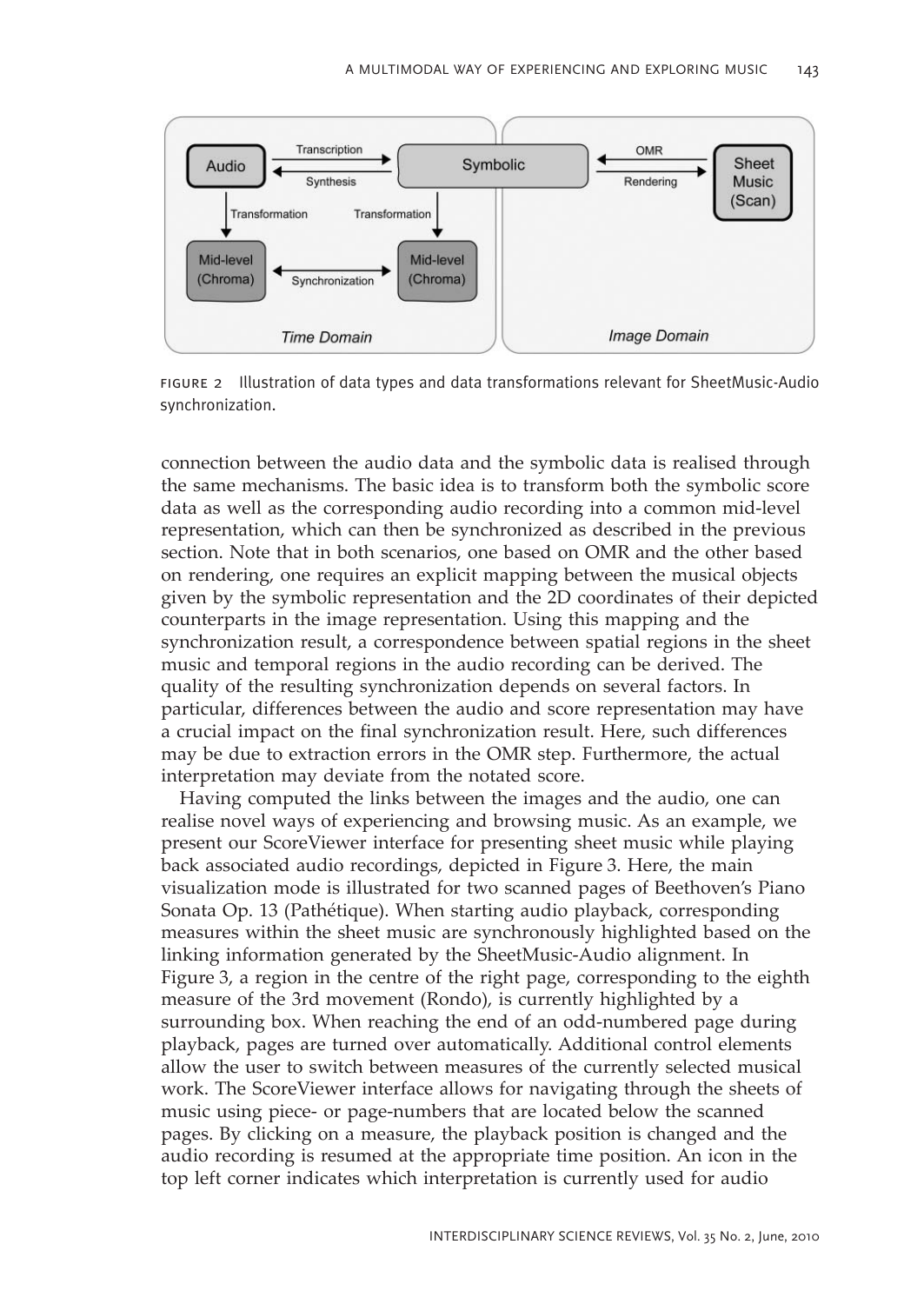| Ashkenazy<br>Beethoven - Klaviersonaten Band 1 - Henle<br>Sonata no.8 in C minor, op.13, "Pathetique" / Rondo (Allegro) |                                                                 |
|-------------------------------------------------------------------------------------------------------------------------|-----------------------------------------------------------------|
| 134<br>心法<br>怛<br>(2)                                                                                                   | 便量<br>Rondo<br>Allegro<br>大约表<br><b>SHOT!</b><br>$-1 - 1$<br>u. |
| /54<br>/211<br>Track:<br>29<br>Bar:<br>8                                                                                | /285<br>Page:<br>159<br>Score Following Off<br>Play<br>Stop     |

FIGURE 3 The ScoreViewer interface for multimodal music presentation and navigation (from Kurth *et al.* 2008, 334). Synchronously to audio playback, corresponding musical measures within the sheet music are highlighted.

playback. If more than one associated audio recording is available for the currently active musical work, the user may switch between those using an icon list that is shown by clicking on the current icon. The ScoreViewer interface described above is convenient for enjoying a musical work in a multimodal way. On the one hand, the user can see the sheet music along with the currently played measure highlighted while listening to the musical work. On the other hand, the navigation within the sheet music representation yields an intuitive way to search specific parts and to change the playback position in the audio representation.

#### Music education

Computers have become an indispensable tool for storing, processing, and generating music. Even though computer-based methods and interfaces are ubiquitously used for music synthesis, there is still a reluctance in using computers for music education. Research in computer-assisted music education started at the end of the 1960s mainly in the USA and the UK (Brown 1999; 2007; Kiraly 2003, 41; Smith 2009, 59; Stevens 1991, 24). For example, computers have served as a tool for creative music-making. Furthermore, the method of Computer-Assisted-Instruction (CAI), where the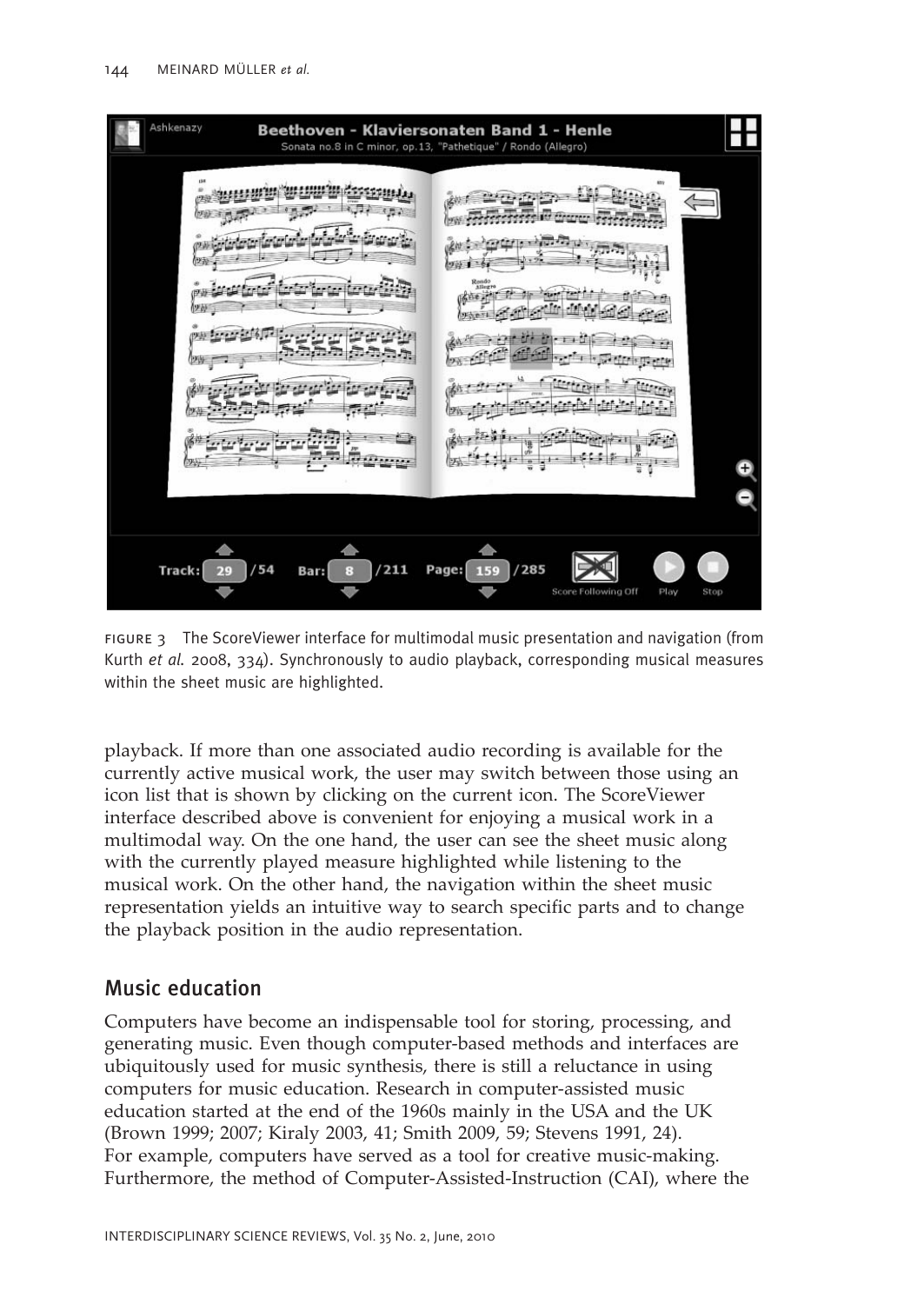students are taught a particular skill by a computer, has been applied in areas such as music theory or aural training. Various studies have been conducted to investigate the effect of CAI-based methods within music education (Smith 2009, 59; Kiraly 2003, 41), and the usefulness of such methods seems to be a controversial issue. In particular, musicians and music teachers often seem to be sceptical about the benefits of computer-based methods. Under such circumstances, it remains a challenge to raise the interest of music educators for using, testing, and participating in the development of novel MIR interfaces and for discussing possible application scenarios. With the objective of introducing computer-assisted methods to music education and of testing and evaluating novel user interfaces within a setting of practical relevance, we conducted a first investigation in collaboration with the University of Music Saarbrücken. The experiment was conducted in several steps, which we now describe in more detail.

First, nine piano students from the same piano class (Professor Thomas Duis) were asked to practise the same piece of music. Here, we chose the first movement of Beethoven's Piano Sonata Op. 13 (Pathétique), see Figure 4. This piece is not only a musically outstanding work, which often belongs to the curriculum in a pianistís education, but it is also very rich in contrasts of tempo and dynamics. This offers the pianist a wide range of possibilities in interpreting and shaping the piece by varying certain musical parameters during playing. All of the nine students were recorded playing this piece on the same piano and under the same recording conditions. In each of the nine recording sessions, only the performer, the technical staff, and the scientific investigators were present in the room  $-$  the other performing students were



FIGURE 4 First movement of Beethoven's Piano Sonata Op. 13 (Pathétique). The left side shows the beginning of the introduction (measures 1 ff.), of the first theme (measures 11 ff.), of the second theme (measures 51 ff.), and of some connecting passage (measures 89 ff.). The right side shows an instance of the Interpretation Switcher interface for synchronous playback of different audio recordings of the same piece of music. In this example, nine different recordings of the exposition of Beethoven's Pathétique are opened.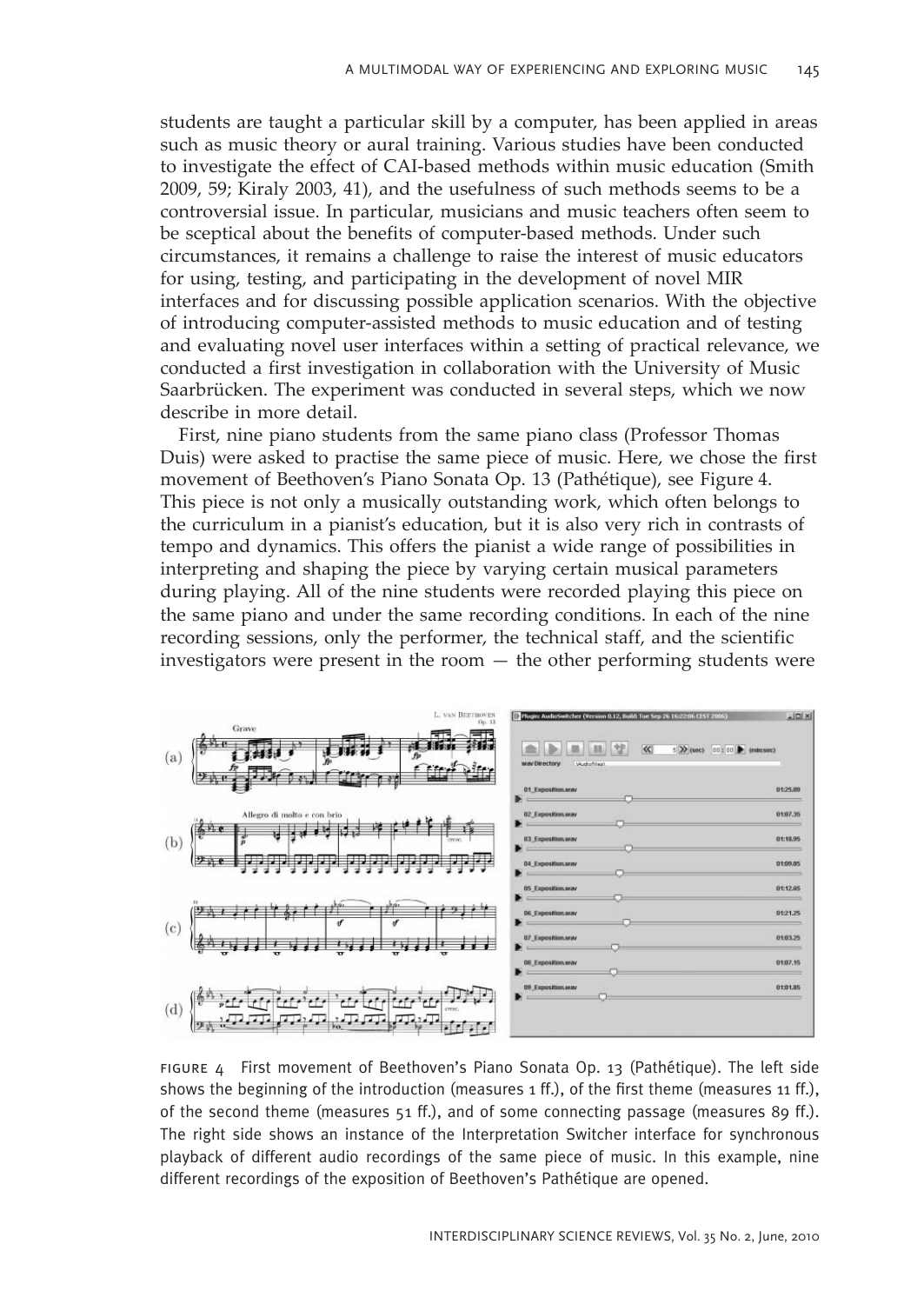not allowed to listen to their fellow students. Being in several education stages, the students played on different performance levels.

In the second step, the nine audio recordings were temporally aligned, and integrated in a user interface referred to as Interpretation Switcher (Fremerey *et al.* 2007, 131; Müller 2007). This interface allows the user to select several previously synchronized recordings of the same piece of music (see Figure 4). Each of the selected recordings is represented by a slider bar indicating the current playback position with respect to the recording's particular timescale. The audio recording that is currently used for audio playback, in the following referred to as reference recording, is represented by a red marker. The slider of the reference recording moves at constant speed while the sliders of the other recordings move according to the relative tempo variations with respect to the reference. The reference recording may be changed at any time simply by clicking on the respective marker located on the left of each slider. The playback of the new reference recording then starts at the time position that musically corresponds to the last playback position of the former reference. One can also jump to any position within any of the recordings by directly selecting the position of the respective slider. This also automatically triggers a switch of the reference to the respective recording. In our experiment, we restricted ourselves basically to the switching functionality. Here, our motivation was to keep the interface as simple and intuitive as possible to avoid any rejections from the user side. After a short explanation of the main switching functionality, none of the music students reported any difficulties in using our interface.

In the next step of our experiment, each student was provided with a computer running the Interpretation Switcher interface and with earphones. Upon using this interface, the music students were asked to analyse the anonymized performances according to a well designed questionnaire. Here, the questions were designed in such a way that the participants naturally started to use the switching functionality of the interface, thus getting familiar with the Interpretation Switcher in a concrete application of musical relevance. The questionnaire consisted of two main parts. In the first part, the students had to listen, to compare, and to rate the nine different interpretations with respect to various performance aspects. Among others, the students were asked to rate the performances (using a rating scale ranging between 1 and 10) within specific passages (the ones indicated in Figure 4) and with respect to the different performance aspects such as dynamics, articulation, and agogics. While doing so, the participants not only had to switch between the different performances but also to find the corresponding entry points of the various passages within the recordings. With this task, the students had to constantly switch between and jump within the audio recordings so that they were forced to use the functionality of the Interpretation Switcher interface extensively. In the second part of the questionnaire, the participants were then asked to give feedback on the usefulness and operability of the Interpretation Switcher itself. In this respect, the performance evaluation in the first part served as a means to confront the students with our novel interface without being aware of the interface evaluation.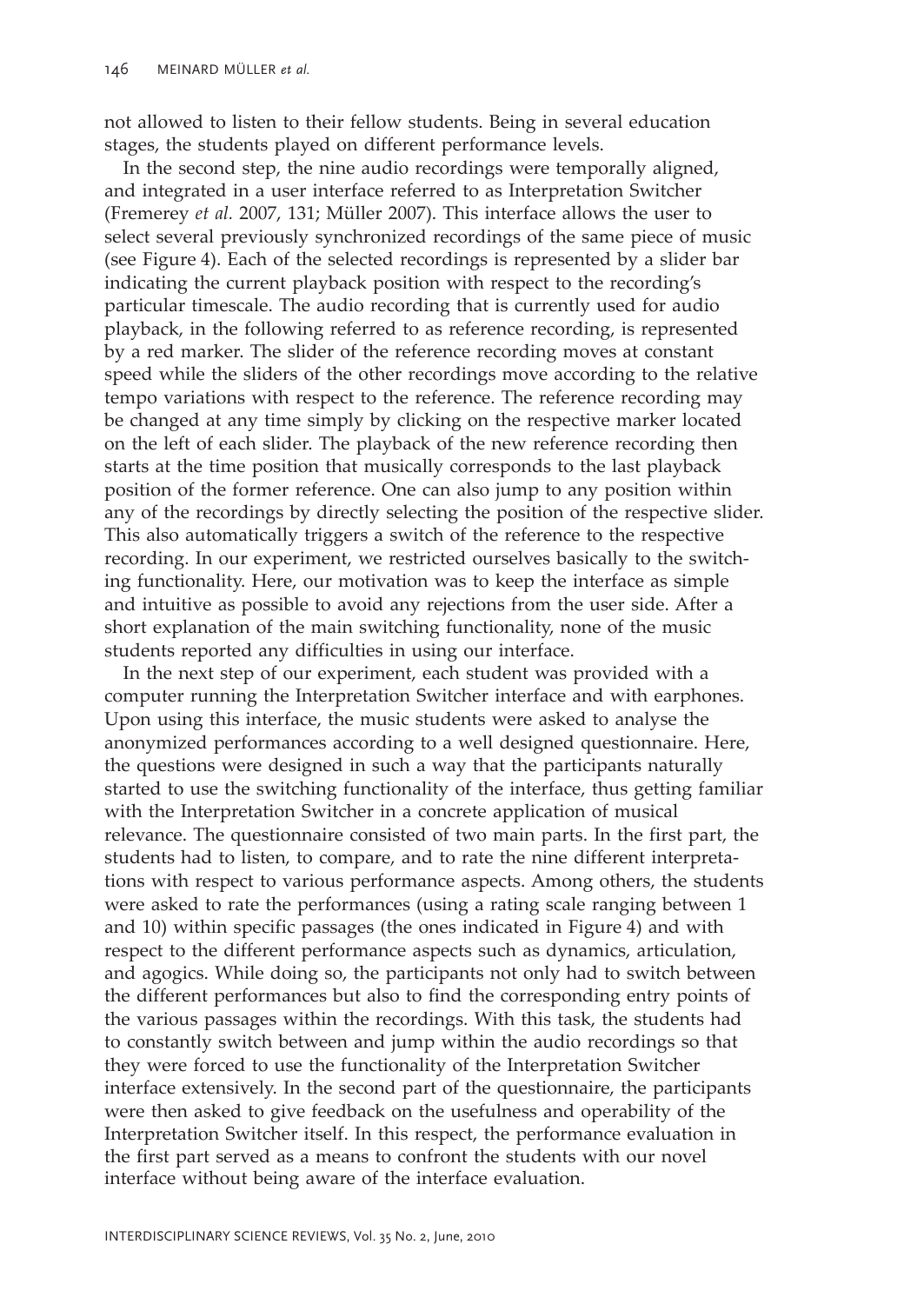Finally, we evaluated the completed questionnaires with respect to the ratings given for the performances as well as for the interface. As it turned out, most of the participants found the handling and functioning of the Interpretation Switcher very intuitive, even music students who had had only little experience with computers. Furthermore, most students found the Interpretation Switcher very useful for tasks such as performance analysis, music comparison, and other analysis tasks. One student remarked that he would have appreciated having had an additional functionality for displaying the musical score during playback, similar to the one described in the previous section. Also user-defined auxiliary markers that can be freely fixed, adjusted, and removed along the various slider control bars should be introduced for additional orientation and navigation purposes. All but one of the participants affirmed that they could imagine using the Interpretation Switcher within their studies or even for private use. In particular, they said that the interface may be useful in the context of special seminars, where the comparison of different performances plays an important role. One student was enthusiastic about the features offered by the Interpretation Switcher. He usually recorded his piano lessons in order to listen to and study his own playing afterwards. In such a context, he would significantly benefit from novel switching and navigation functionalities for comparing and analysing the recorded audio material. Also, the Interpretation Switcher could be very useful for compactly documenting the history of learning progress over a longer period of time. For example, it could synchronously present the various performances of a specific musical passage recorded in different piano lessons over the semester.

In conclusion, this first experiment indicated that computer-based interfaces may constitute valuable tools for supporting the learning process. Most participants affirmed the usefulness of our interface for comparing and analysing performances or simply for music listening and enjoyment. By testing and evaluating our interface within a concrete application of practical relevance, we not only acquainted a new group of prospective users with MIR methods but also obtained valuable feedback from music experts. As a side-effect of our experiment, we also obtained audio material that could be used freely for research purposes without any copyright restrictions. Having various interpretations of the same piece of music makes this material interesting for tasks such as automated performance analysis (Sapp 2007, 497; Widmer *et al.* 2003, 111). Also, the material has been annotated by means of the ratings obtained from the performance evaluation. Finally, using a Yamaha Disklavier, we also obtained MIDI data along with the audio recordings, which is valuable ground truth material for transcription (Klapuri and Davy 2006) or synchronization tasks (Müller 2007). The experiment presented here only constitutes the beginning of a planned collaboration with music educators and students who are usually not aware of the developments in music information retrieval. For the future, we plan to conduct similar experiments on a larger scale. One further idea is to participate regularly in the lessons of piano students to record their playing. We then plan to process (segment, classify, synchronize) the audio material automatically and to integrate it suitably in our Interpretation Switcher to document and to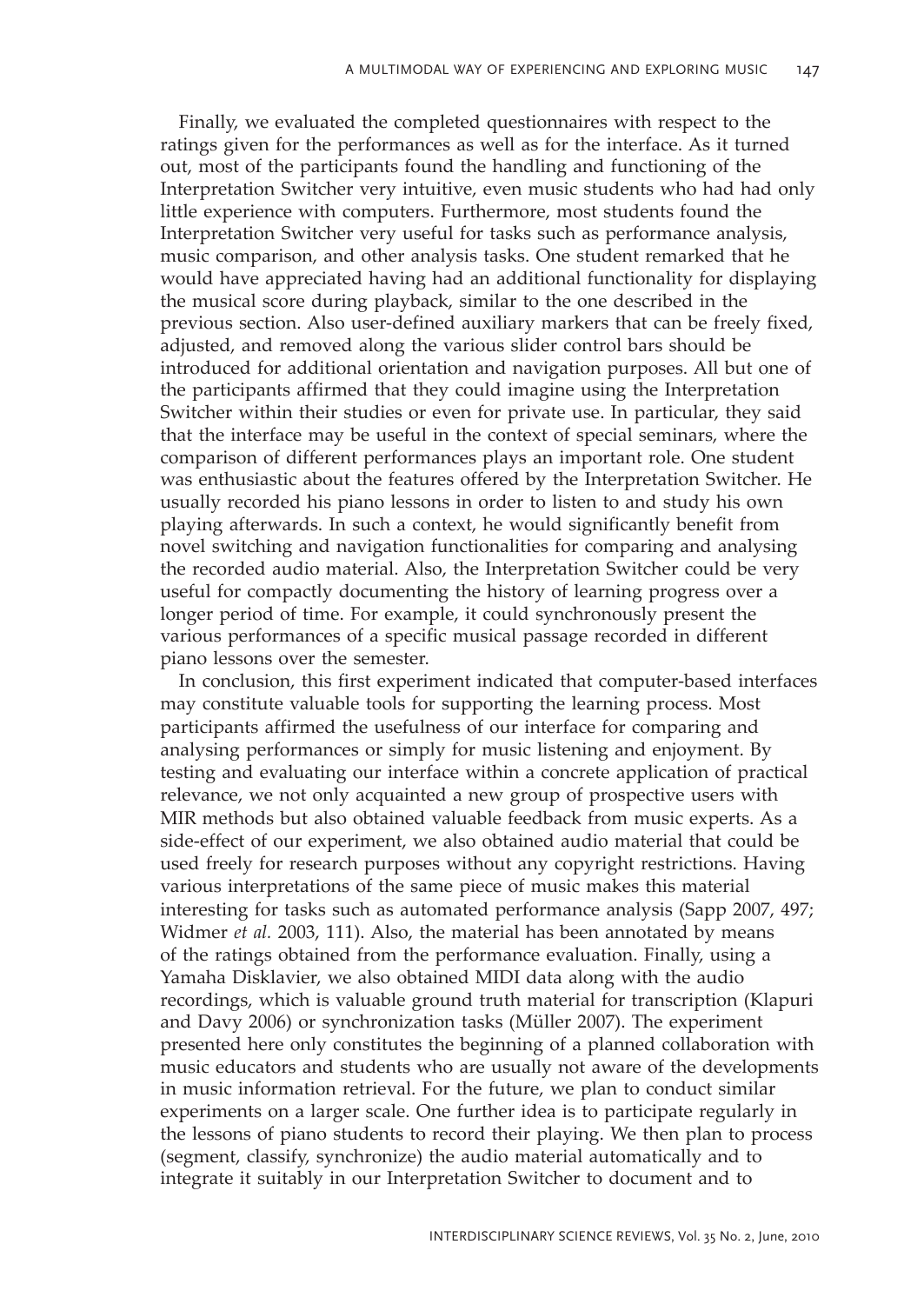analyse the studentsí learning process. Furthermore, we plan to integrate and test novel navigation and analysis functionalities in the user interface for supplying appropriate feedback mechanisms which can be used either in the music lessons directly or in subsequent self-studies. Such tools should help the students not only to question and to analyse their own playing style, but also to directly compare it with the playing style of different pianists.

#### Tempo estimation

In the previous two application scenarios, we have shown how music synchronization techniques are of fundamental importance for implementing interfaces that allow users to browse, compare, or simply enjoy music in its various manifestations. We now indicate how synchronization results can also be used for automatically extracting temporal performance attributes from expressive music recordings. The motivation for such a task is that musicians give a piece of music their personal touch by continuously varying tempo, dynamics, and articulation. Instead of playing mechanically they speed up at some places and slow down at others in order to shape a piece of music. Similarly, they continuously change the sound intensity and stress certain notes. Such performance issues are of fundamental importance for the understanding and perception of music. The automated analysis of different interpretations, also referred to as *performance analysis*, has become an active field of research (Langner and Goebl 2003, 69; Sapp 2007, 497; Widmer *et al.* 2003, 111). Here, one goal is to find commonalities between different interpretations, which allow for the derivation of general performance rules. A kind of orthogonal goal is to capture what is characteristic for the style of a particular interpreter. Before one can analyse a specific performance, one requires the information about when and how the notes of the underlying piece of music are actually played. Therefore, as the first step in performance analysis, one has to annotate the performance by means of suitable attributes that make explicit the exact timing and intensity of the various note events. The extraction of such performance attributes constitutes a challenging problem, in particular, in the case of audio recordings.

Many researchers manually annotate the audio material by marking salient data points in the audio stream. However, being very labour-intensive, such a manual process is prohibitive in view of large audio collections. Another way to generate accurate annotations is to use a computer-monitored *player piano*. Equipped with optical sensors and electromechanical devices, such pianos allow for recording the key movements along with the acoustic audio data, from which one directly obtains the desired note onset information. The advantage of this approach is that it produces precise annotations, where the symbolic note onsets perfectly align with the physical onset times. The obvious disadvantage is that special-purpose hardware is needed during the recording of the piece. In particular, conventional audio material taken from CD recordings cannot be annotated in this way. Therefore, the most preferable method is to automatically extract the necessary performance aspects directly from a given audio recording. Here, automated approaches such as *beat tracking* (Dixon 2007, 39) and *onset detection* (Bello *et al.* 2005,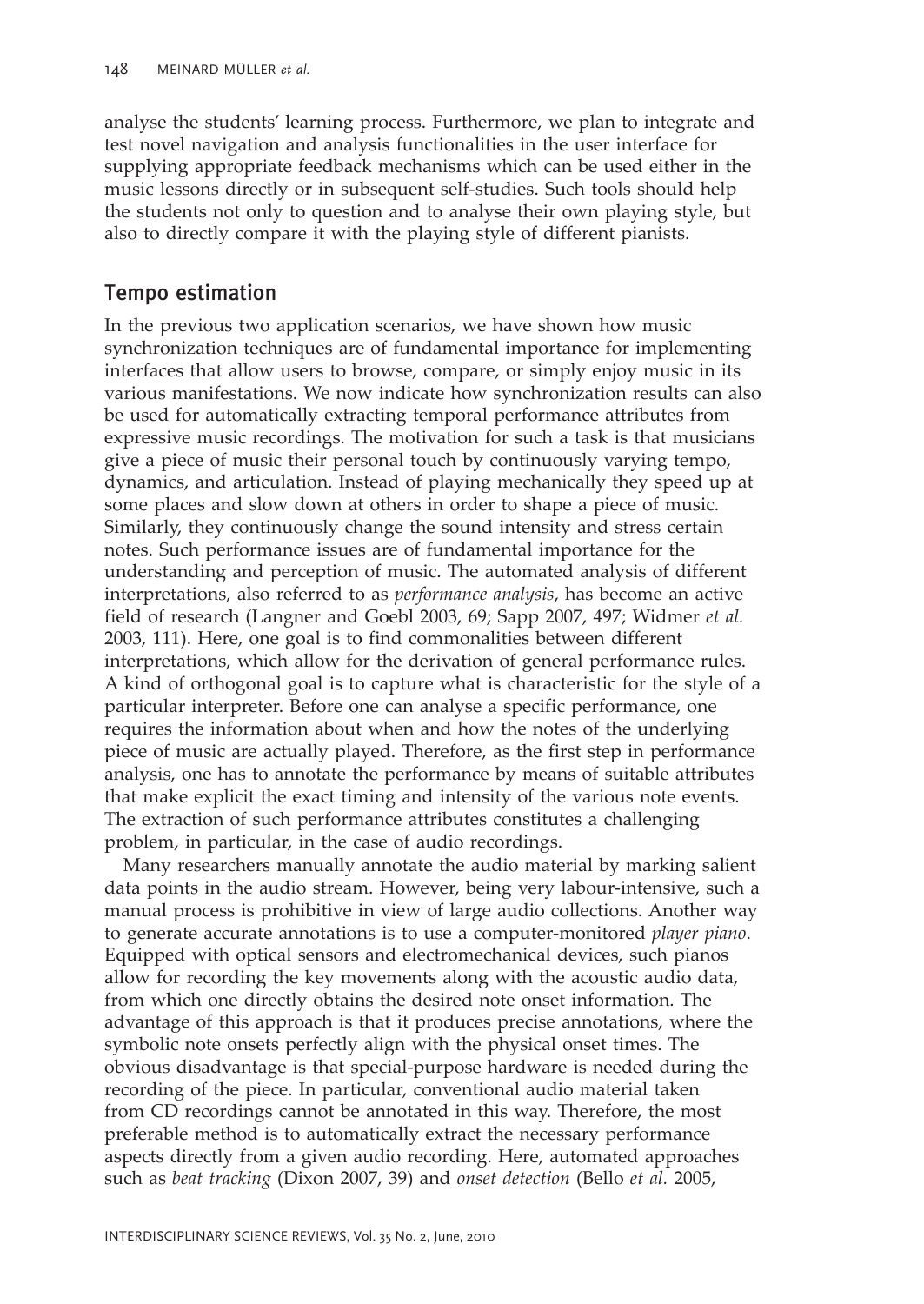1035) are used to estimate the precise timings of note events within the recording. Even though great research efforts have been directed towards such tasks, the results are still unsatisfactory, in particular, for music with weak onsets and strongly varying beat patterns. In practice, semi-automatic approaches are often used, where one first roughly computes beat timings using beat tracking software, which are then adjusted manually to yield precise beat onsets.

Now, instead of trying to derive the tempo information only on the basis of a given music recording, one can exploit the fact that, for many pieces, there exists a kind of 'neutral' representation, which can be used as a reference. Such a reference representation may be given in the form of a musical score or MIDI file, where the notes are played with a known constant tempo (measured in beats per minute or BPM) in a purely mechanical way. Using music synchronization techniques, one can temporally align the MIDI note events with their corresponding physical occurrences in the music recording. From the synchronization result, it is possible to derive a *tempo curve* that reveals the relative tempo differences between the actual performance and the neutral MIDI reference representation. Assuming that the time signature of the piece is known, one can recover measure and beat positions from MIDI time positions. This information suffices to convert the relative values given by the tempo curve into musically meaningful absolute values. As a result, one obtains a tempo curve that describes for each musical position (given in beats and measures) the absolute tempo of the performance (given in BPM).

As an example, we consider the Schubert song *Der Lindenbaum* (D. 911 No. 5). For this piece, we computed tempo curves for thirteen different interpretations. The first seven measures (piano introduction) as well as the corresponding parts of the tempo curves are shown in Figure 5. As indicated by the curves, all interpretations exhibit an accelerando in the first few measures followed by a ritardando towards the end of the introduction. Interestingly, some of the pianists start with the ritardando in measure 4, whereas most of the other pianists play a less pronounced ritardando in measure 6. This example indicates that the automatically extracted tempo curves are accurate enough to reveal interesting performance characteristics.



FIGURE 5 Tempo curves of 13 different performances shown for the first seven measures of the Schubert song *Der Lindenbaum*. The tempo is given in beats per minute (BPM).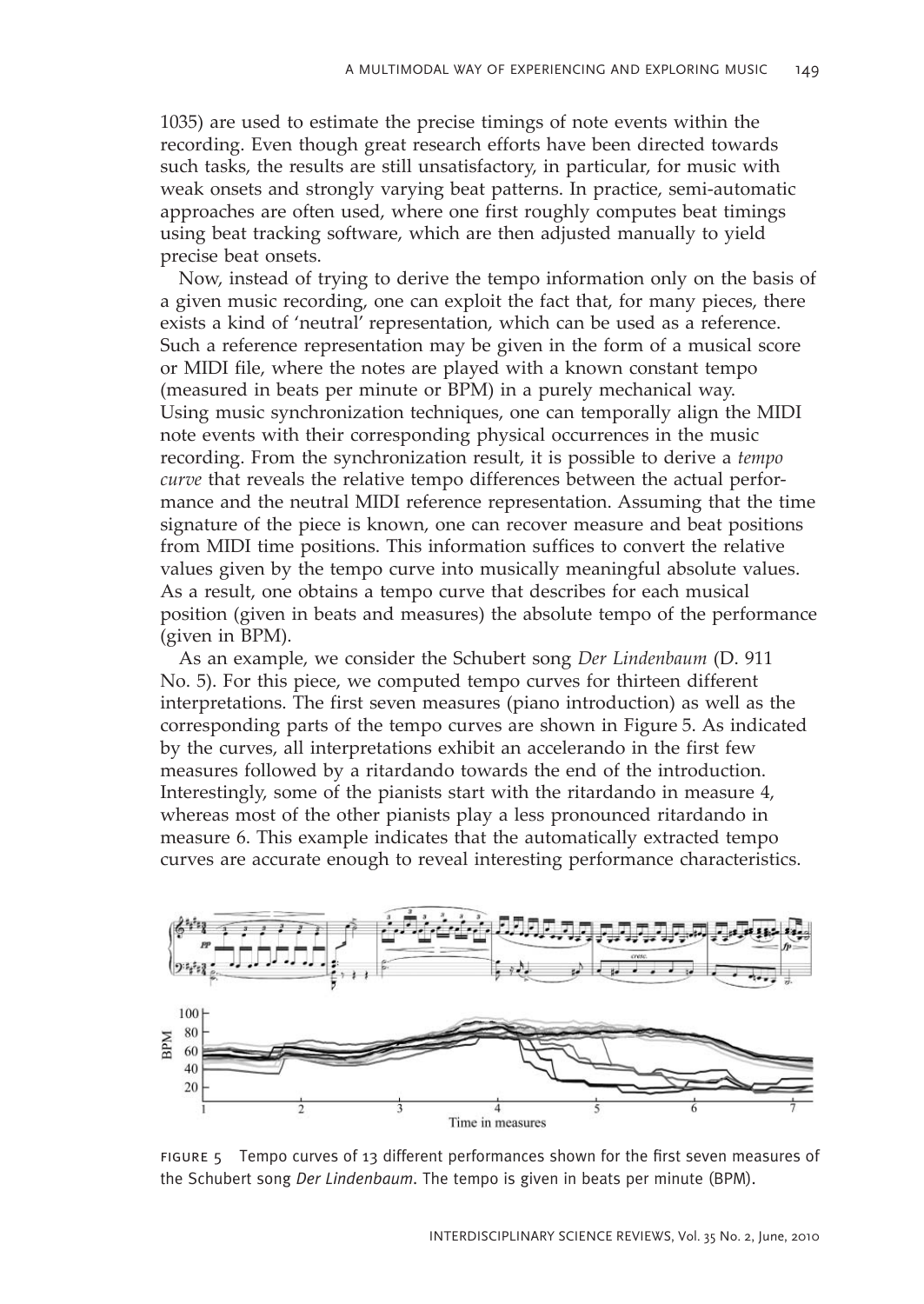We close this section with a more philosophical and critical discussion of the limitations of automated tempo extraction approaches. Generally speaking, the feeling of pulse and rhythm is one of the central components of music closely relating to what one commonly refers to as tempo. In order to define some notion of tempo, one requires a proper reference to measure against. Western music, for example, is often structured in terms of measures and beats, which allows for organizing and sectioning musical events over time. Based on a fixed time signature, one can then define the tempo as the number of beats per minute. Obviously, this definition requires a regular and steady musical beat or pulse over a certain period in time. Also, the very process of measurement is not as well defined as one may think. Which musical entities (e.g., note onsets) characterize a pulse? How precisely can these entities be measured before getting drowned in noise? How many pulses or beats are needed to obtain a meaningful tempo estimation? With these questions, we want to indicate that the notion of tempo is far from being well defined. Furthermore, due to discretization and synchronization errors, one needs numerically robust procedures to extract the tempo information by using average values over suitable time windows. Here, the window size constitutes a delicate trade-off between susceptibility to synchronization errors and sensibility towards timing nuances of the performance. In practice, it becomes a difficult problem to determine whether a given change in the tempo curve is caused by synchronization errors or whether it is the result of an actual tempo change in the performance. As shown by our experiments on harmony-based Western music, our approach allows for capturing at least the overall tempo flow and for certain classes of music, even finer expressive tempo nuances.

#### Conclusions

The task of music synchronization is of fundamental importance for bridging the gap between various music representations by automatically finding semantically meaningful correspondences between various instances of the same musical work. In the synchronization context, we have discussed three case studies that indicate how alignment techniques in combination with novel user interfaces can greatly enhance the human involvement with music.

A synchronous audio-visual presentation of scanned sheet music and audio recordings offers a novel way for experiencing and exploring music. While listening to an interpretation of a piece of music, the user can visually track the corresponding notes or measures within the sheet music representation. Furthermore, spatio-temporal links between sheet music and audio data facilitate multimodal music interaction, where a user can exploit the benefits of each of the modalities to access music data in a more convenient way. For example, the user may revert to the visual domain by marking certain measures in the sheet music, which can then be used to search in the acoustic domain by identifying all corresponding passages within available audio recordings, where these measures are actually performed. For the future, we plan to extend our synchronization framework to account for various formats comprising text, audio, image, and video. Here, our vision is to supply the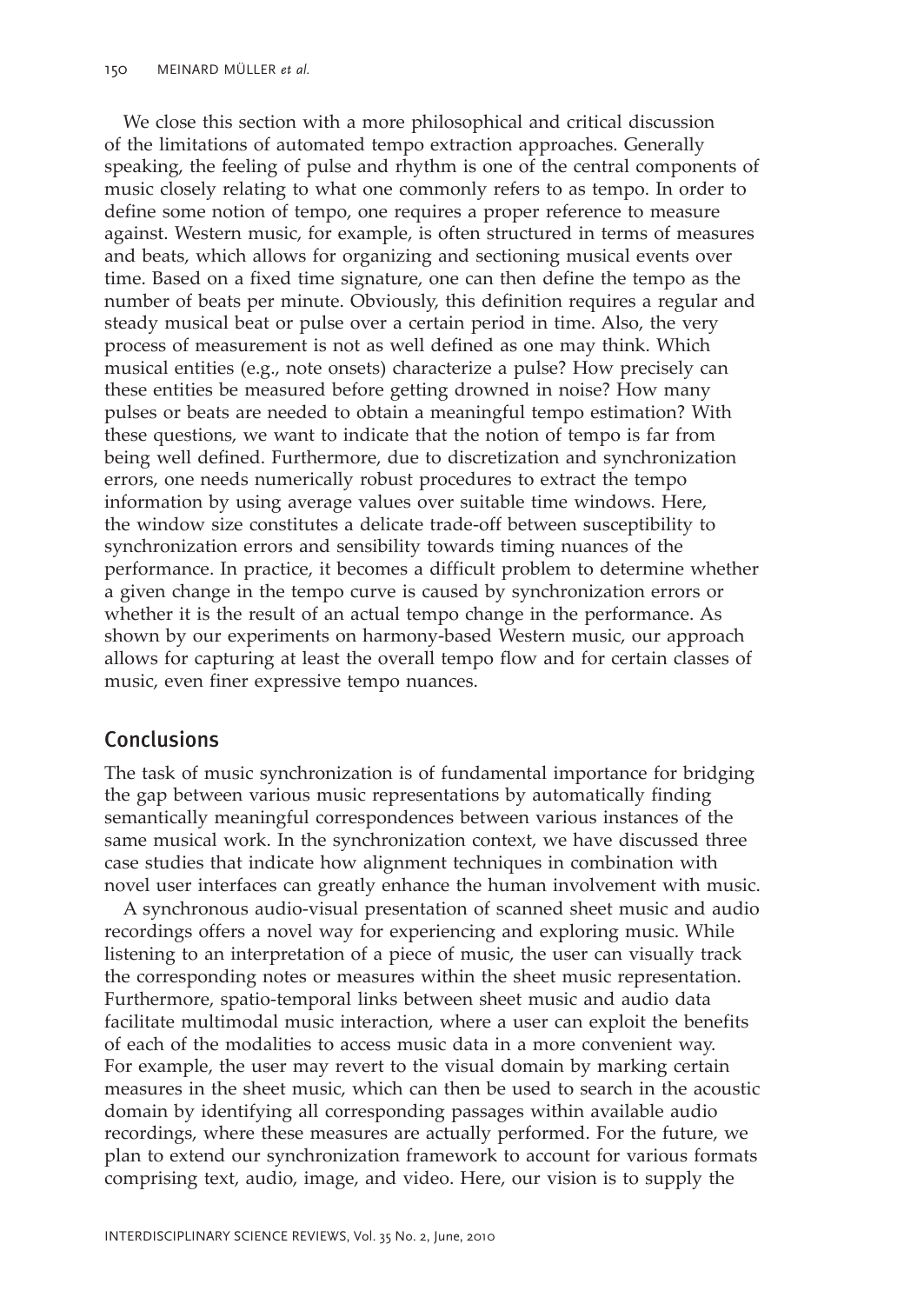user with multimodal interfaces that allow him or her to interact, explore, compare, and relate any type of music-related document. For example, listening to an opera, the interface presents the music, the staging, as well as the lyrics along with structural information that relates the various scenes of the opera and facilitates convenient navigation. Based on the presented data, the user may trigger a search using any combination of audio, video, or text elements to retrieve information from the worldwide web or from digital music libraries on the composer, the musicians, the musical work, or a specific performance.

In our second case study, we described an experiment conducted at the University of Music Saarbrücken with the main objective of introducing MIR user interfaces with novel switching and navigation functionalities to music teachers and students. Even though this group tends to be sceptical about using computer-based methods in music education, most participants affirmed the usefulness of such interfaces for comparing and analysing performances or simply for music listening and enjoyment. In co-operation with music educators and students, we plan to extend the navigation and analysis functionalities by supplying appropriate feedback mechanisms, which can be used either in the music lessons directly or in subsequent self-studies. Such tools should help the students not only to question and analyse their own playing style, but also to compare it directly with the playing style of different musicians. In introducing novel functionalities, one main challenge will be to keep the operability of the interface as simple and intuitive as possible to avoid overstrains and rejections from the users' side.

Finally, we indicated how automated synchronization methods can be used to extract tempo curves from expressive music recordings by comparing the performances with neutral reference representations. For the future, we plan to extract other performance aspects on dynamics and articulation using alignment information as well. In this context, we have seen that it is of crucial importance to improve further the temporal accuracy of synchronization strategies in order to recover even the fine agogic timing nuances of a performance, which often make the difference between an average and a master performance. It is our vision to develop and supply automated methods and interfaces that support musicologists, musicians, and music lovers in their effort to gain a deeper understanding of music. Here, music synchronization techniques constitute a powerful tool for generating musical meaning by identifying, relating, and aggregating the various music sources given for a music work.

#### Bibliography

- Arifi, Vlora, Michael Clausen, Frank Kurth, and Meinard Müller. 2004. Synchronization of music data in score-, MIDI- and PCM-format. *Computing in Musicology* 13: 9-33.
- Bello, Juan Pablo, Laurent Daudet, Samer Abdallah, Chris Duxbury, Mike Davies, and Mark B. Sandler. 2005. A tutorial on onset detection in music signals. *IEEE Transactions on Speech and Audio Processing*  $13(5): 1035 - 47.$
- Brown, Andrew. 1999. Music, media and making: humanising digital media in music education. *International Journal of Music Education* 33(1): 10-7.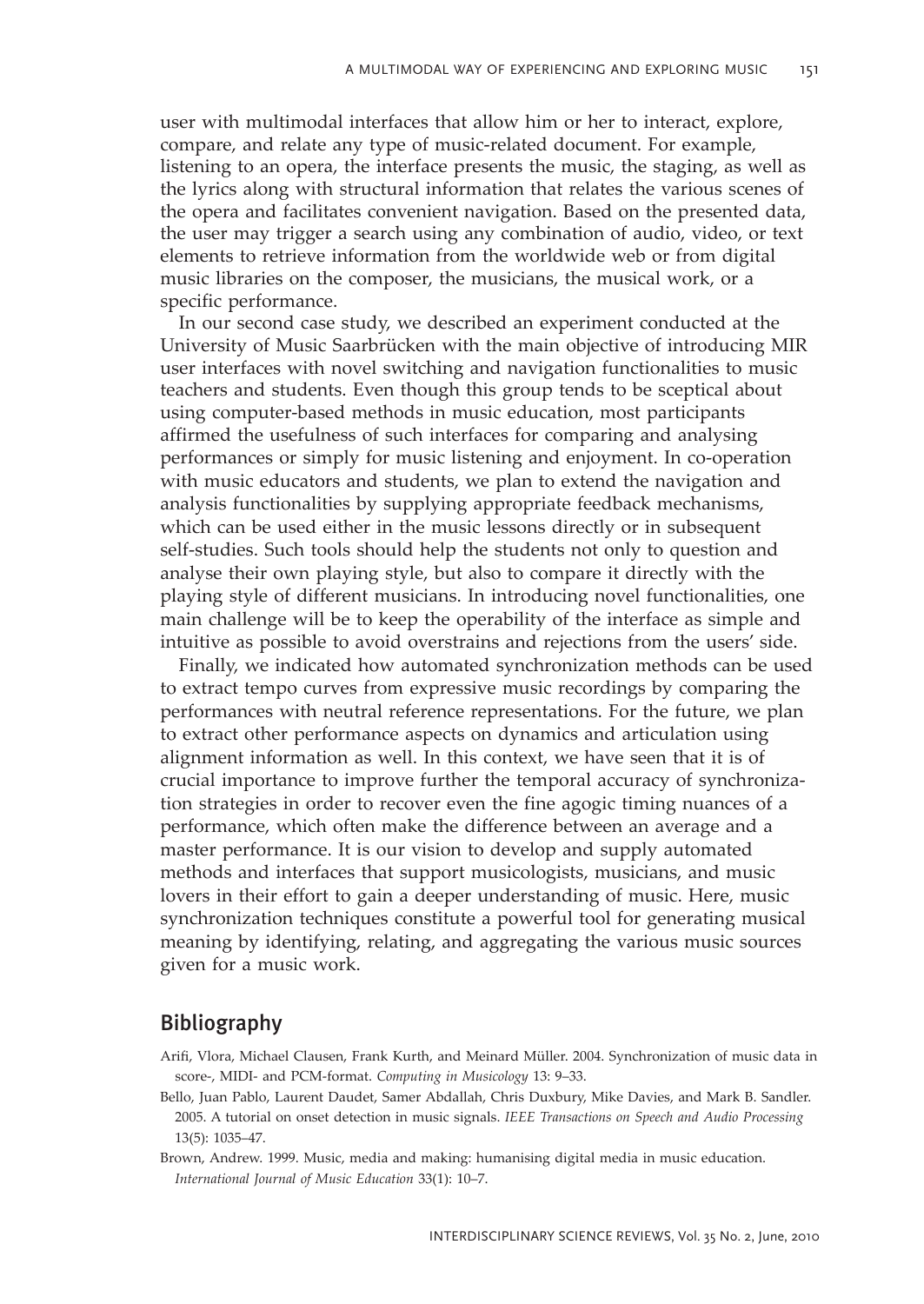Brown, Andrew. 2007. *Computers in Music Education*. London: Routledge.

- Bartsch, Mark A., and Gregory H. Wakefield. 2005. Audio thumbnailing of popular music using chroma-based representations. *IEEE Transactions on Multimedia* 7(1): 96-104.
- Dunn, Jon W., Donald Byrd, Mark Notess, Jenn Riley, and Ryan Scherle. 2006. Variations2: Retrieving and using music in an academic setting. *Communications of the ACM, Special Issue* 49(8): 53-48.
- Dannenberg, Roger, and Ning Hu. 2003. Polyphonic audio matching for score following and intelligent audio editors. Proceedings of the ICMC, San Francisco, USA, 27-34.
- Dixon, Simon. 2007. Evaluation of the audio beat tracking system BeatRoot. *Journal of New Music Research* 36: 39-50.
- Dannenberg, Roger, and Christopher Raphael. 2006. Music score alignment and computer accompaniment. *Communications of the ACM, Special Issue* 49(8): 39-43.

Dixon, Simon, and Gerhard Widmer. 2005. MATCH: A music alignment tool chest. *Proceedings of the ISMIR, London, GB, 492-7.* 

Fujihara, Hiromasa, Masataka Goto, Jun Ogata, Kazunori Komatani, Tetsuya Ogata, and Hiroshi G. Okuno. 2006. Automatic synchronization between lyrics and music CD recordings based on Viterbi alignment of segregated vocal signals. *Proceedings of the Eighth IEEE International Symposium on Multimedia*, 257-64.

Fremerey, Christian, Frank Kurth, Meinard Müller, and Michael Clausen. 2007. A demonstration of the SyncPlayer system. *Proceedings of the ISMIR, Vienna, Austria*, 131-2.

- Fremerey, Christian, Meinard Müller, Frank Kurth, and Michael Clausen. 2008. Automatic mapping of scanned sheet music to audio recordings. Proceedings of the ISMIR, Philadelphia, USA, 413-8.
- Klapuri, Anssi, and Manuel Davy. 2006. *Signal processing methods for music transcription*. Springer.
- Kurth, Frank, David Damm, Christian Fremerey, Meinard Müller, and Michael Clausen. 2008. A framework for managing multimodal digitised music collections. *Proceedings of the 12th European Conference on Research and Advanced Technology for Digital Libraries (ECDL)*, 334–45.
- Kurth, Frank, Meinard Müller, Christian Fremerey, Yoon-Ha Chang, and Michael Clausen. 2007. Automated synchronization of scanned sheet music with audio recordings. *Proceedings of the ISMIR,*  Vienna, Austria, 261-6.
- Kiraly, Zsuzsanna. 2003. Solfeggio 1: a vertical ear training instruction assisted by the computer. International Journal of Music Education 40(1): 41-58.
- Langner, Jörg, and Werner Goebl. 2003. Visualizing expressive performance in tempo-loudness space. *Computer Music Journal 27(4): 69-83.*
- Müller, Meinard, Frank Kurth, David Damm, Christian Fremerey, and Michael Clausen. 2007. Lyrics-based audio retrieval and multimodal navigation in music collections. *Proceedings of the 11th European Conference on Digital Libraries (ECDL), 112-23.*
- Müller, Meinard, Frank Kurth, and Tido Röder. 2004. Towards an efficient algorithm for automatic score-to-audio synchronization. *Proceedings of the ISMIR, Barcelona, Spain, 365-72*.
- Müller, Meinard, Henning Mattes, and Frank Kurth. 2006. An efficient multiscale approach to audio synchronization. Proceedings of the ISMIR, Victoria, Canada, 192-7.

Müller, Meinard. 2007. *Information retrieval for music and motion*. Springer.

- Raphael, Christopher. 2004. A hybrid graphical model for aligning polyphonic audio with musical scores. Proceedings of the ISMIR, Barcelona, Spain, 387-94.
- Sapp, Craig Stuart. 2007. Comparative analysis of multiple musical performances. *Proceedings of the ISMIR, Vienna, Austria, 497-500.*
- Smith, Kenneth H. 2009. The effect of computer-assisted instruction and field independence on the development of rhythm sight-reading skills of middle school instrumental students. *International*  Journal of Music Education 27(1): 59-68.
- Soulez, Ferréol, Xavier Rodet, and Diemo Schwarz. 2003. Improving polyphonic and poly-instrumental music to score alignment. *Proceedings of the ISMIR, Baltimore, USA*, 143-148.
- Stevens, Robin S. 1991. The best of both worlds: An eclectic approach to the use of computer technology in music education. *International Journal of Music Education* 17(1): 24-36.
- Turetsky, Robert J., and Daniel P. W. Ellis. 2003. Ground-truth transcriptions of real music from force-aligned MIDI syntheses. *Proceedings of the ISMIR, Baltimore, USA*, 135-141.